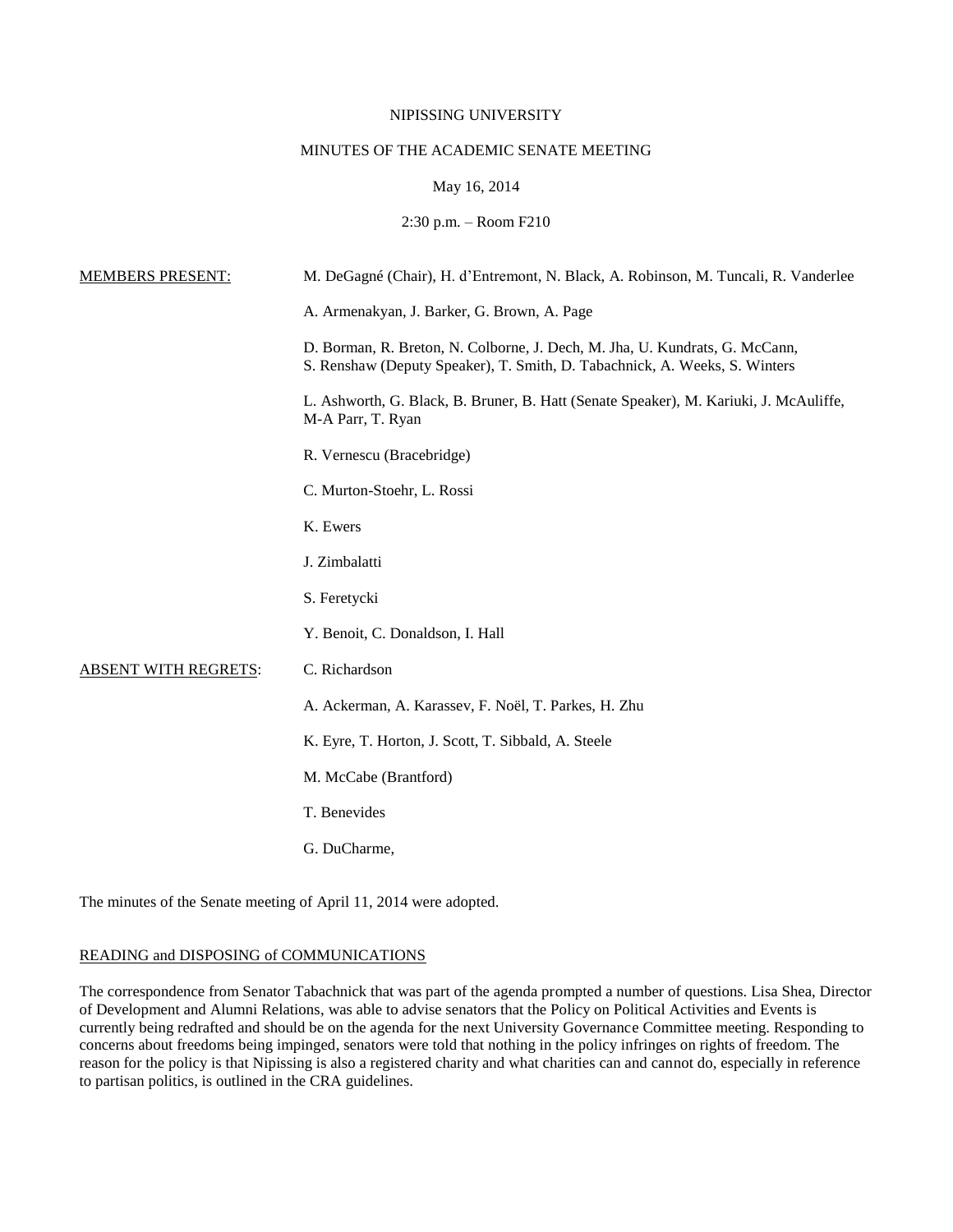### QUESTION PERIOD

A question was raised to ascertain if the elections for faculty senators follows process. The Senate Speaker responded by stating that process is followed. For any procedures not covered in the Senate bylaws, Robert's Rules of Order shall prevail.

Another concern was raised regarding the series of unsuccessful CRC applications and specifically, what was being done to address this issue. Senator Tuncali responded by noting that he, along with the President and the VPAR were meeting with the CRC Executive Director within the next 10days. Also, he plans on meeting with our past and future CRC candidates to discuss the applications and reviews. Senator Tuncali noted that at the recent OCCUR meeting, Michele Boutin, the CRC Executive Director, remarked that Tier II nominees are increasingly going to junior researchers and this was posing challenges to the Interdisciplinary Adjudication Committee (IAC) in terms of reviews. At the next Research Council meeting, this topic will be discussed.

The final question pertained to the status of the Common Book/Common Ground initiative and the Undergraduate Research Conference now that CFTL has disbanded. The VPAR indicated he would provide an update at the next Senate meeting.

# REPORTS of STANDING COMMITTEES and FACULTY or UNIVERSITY COUNCILS

#### **Senate Executive Committee**

MOTION 1: Moved by M. DeGagné, seconded by S. Renshaw that the Report of the Senate Executive Committee dated May 8, 2014 be received. CARRIED

#### **Undergraduate Studies Committee**

### **(April 7, 2014 Report)**

- MOTION 2: Moved by R. Vanderlee, seconded by D. Borman that the Report of the Undergraduate Studies Committee dated April 7, 2014, be received. CARRIED
- MOTION 3: Moved by R. Vanderlee, seconded by A. Armenakyan that Senate accept the attached BBA Degree Level Expectations. CARRIED
- MOTION 4: Moved by R. Vanderlee, seconded by C. Hachkowski that Senate approve Motions 3 to 6 as an omnibus motion. CARRIED
	- CHFS 3106 Youth and Social Justice be added to the Social Justice stream of the CHFS curriculum
	- CHFS4307 Special Topics: Social Justice be added to the Social Justice stream of the CHFS curriculum
	- CHFS4506 Honours Research Thesis be added to the CHFS curriculum
	- CHFS3017 Case Management in Social and Health Services be added to the CHFS curriculum to count towards either Human Development or Social Justice streams.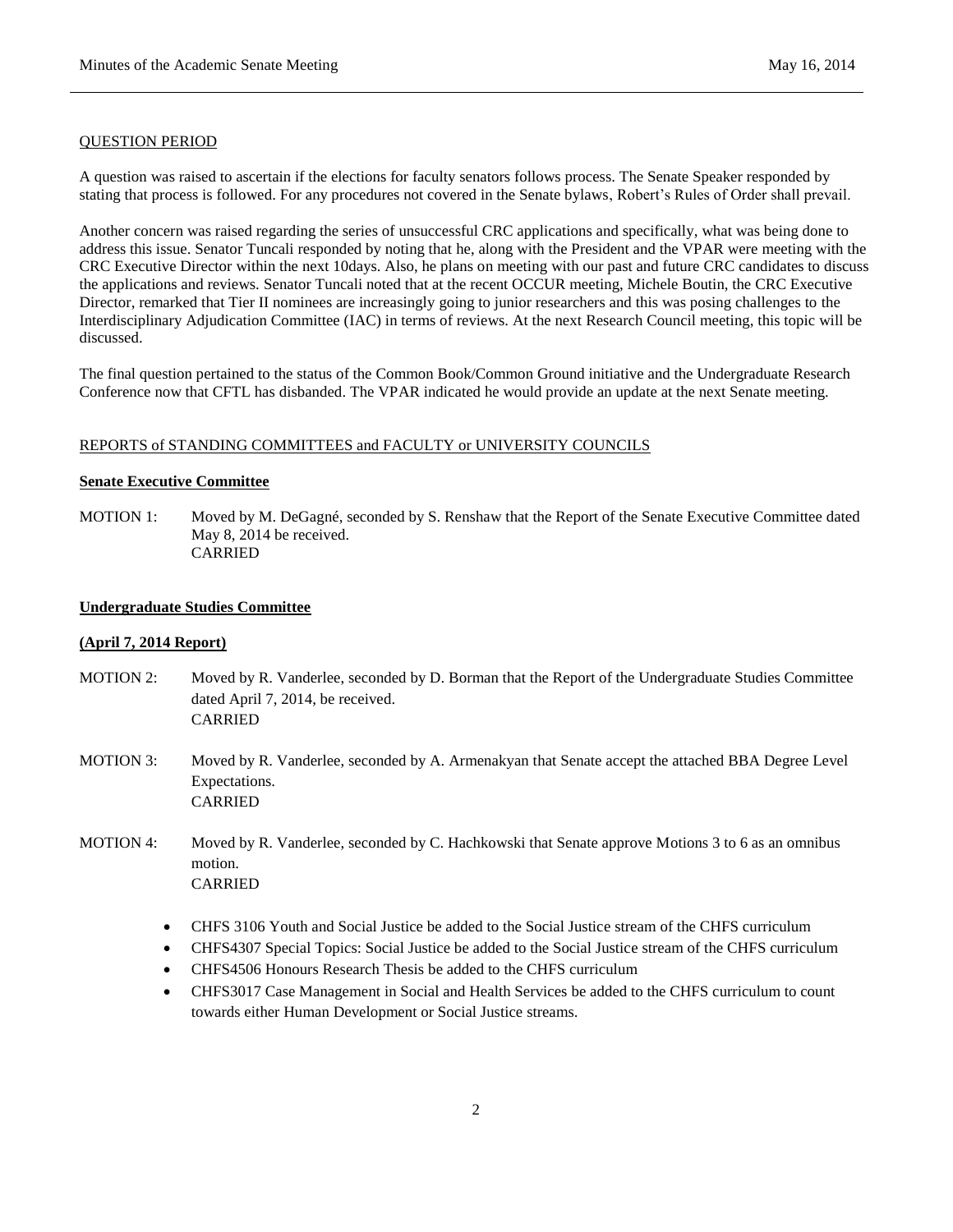### **(April 23, 2014 report)**

- MOTION 5: Moved by R. Vanderlee, seconded by G. Brown that the Report of the Undergraduate Studies Committee dated April 23, 2014 be received. CARRIED
- MOTION 6: Moved by R. Vanderlee, seconded by A. Armenakyan that Senate approve that the prerequisite for ADMN4606 Business Strategy and Policy I be changed to: ADMN3056, ADMN3116, ORGS1137, MKTG2127. CARRIED
- MOTION 7: Moved by R. Vanderlee, seconded by A. Armenakyan that Senate approve that ADMN3056 be added to the degree requirements for the BComm and that the required number of elective credits be reduced from 45 to 42, to be implemented in the Fall 2014. CARRIED

# MOTION 8: Moved by R. Vanderlee, seconded by R. Vernescu that Senate approved Motions 4 to 16 as an omnibus motion. CARRIED

- CHFS2106 Human Development: Children & Youth be updated to change the prerequisites to PSYC1106 and PSYC1107.
- CHFS2106 Human Development: Children & Youth updated course description and provided course outcomes be received.
- CHFS2026 Methods in Behavioural and Social Sciences be added to the CHFS curriculum as a core requirement for CHFS majors and specializations
- addition of CHFS3035 Statistics in Behavioural and Social Sciences to the CHFS curriculum as a core requirement for CHFS majors and specializations
- that CHFS3027 Analysis in Behavioural Research be deleted from the CHFS curriculum.
- that the CHFS Group I program requirements be changed to nine credits.
- that the prerequisite for CHFS3127 Fetal Alcohol Spectrum Disorders be changed to CHFS2106 or PSYC2006
- that the updated short title and anti-requisite for CHFS3127 be approved and the provided course outcomes be received.
- approve that the prerequisite for CHFS3116 Autism Spectrum Disorders be changed to CHFS2106 or PSYC2006.
- approve that updated anti-requisite for CHFS 3116 be approved and the provided course outcomes be received.
- that the prerequisite for CHFS3136 ABA I: Introduction to Applied Behaviour Analysis be changed to CHFS2106 or PSYC 2006
- approve that the updated course description and anti-requisite for CHFS3136, be approved and the provided course outcomes be received.
- approve the title change for CHFS3037 to Race and Racism from Multiculturalism, Race, & Childhood.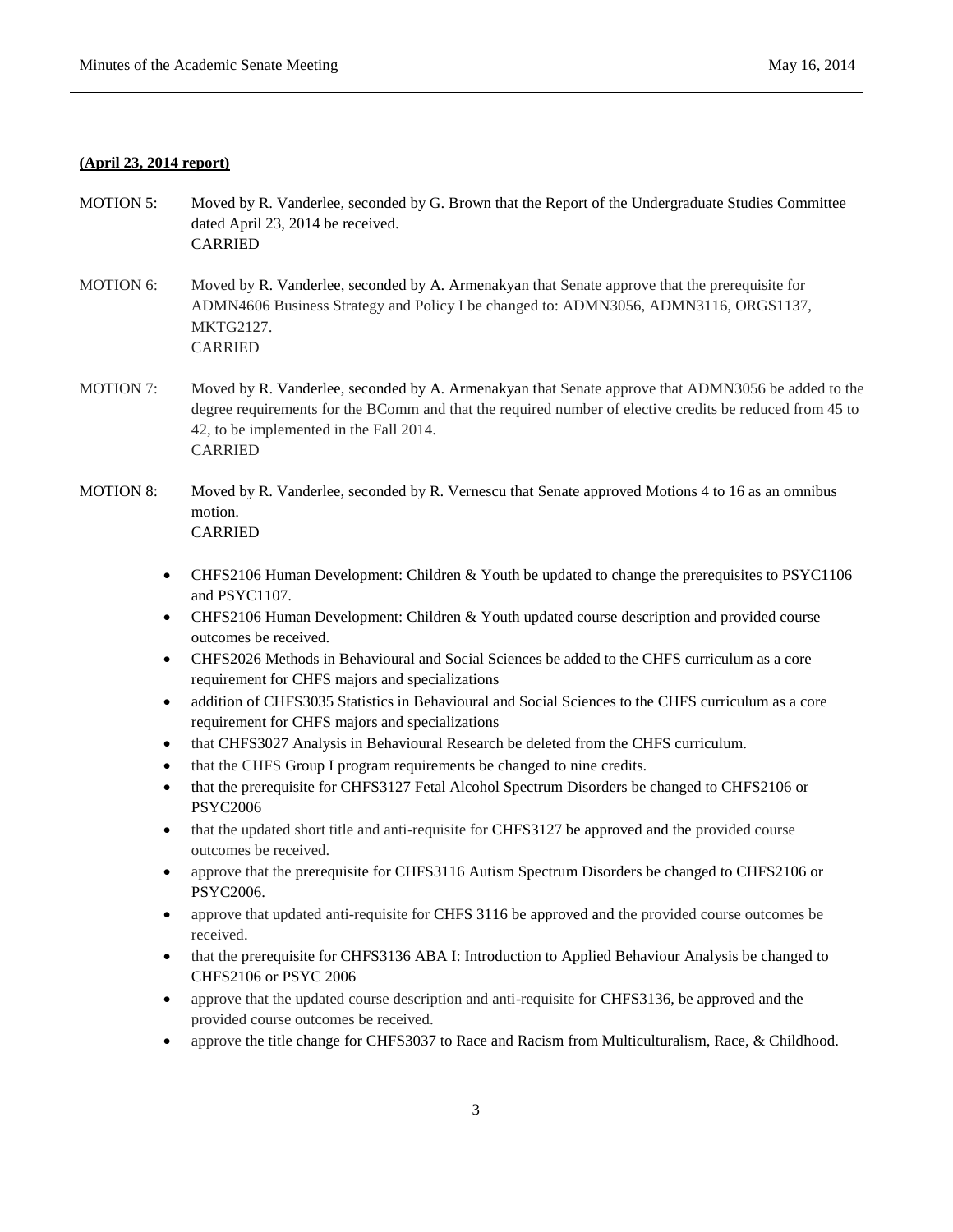- MOTION 9: Moved by R. Vanderlee, seconded by A. Robinson that Senate approve that the prerequisite for CHFS4005 Honours Research Seminar be changed to: CHFS3035 and fourth year standing. WITHDRAWN
- MOTION 10: Moved by R. Vanderlee, seconded by R. Vernescu that Senate approve that the updated course title and description and anti-requisite for CHFS4005 be approved and the provided course outcomes be received. CARRIED
- MOTION 11: Moved by R. Vanderlee, seconded by R. Vernescu that Senate approve the following courses to the Human Development stream of the CHFS curriculum effective 2015-16:
	- CHFS3137 ABA II: Advanced Topics in Applied Behaviour Analysis
	- CHFS3036 Ethics and Professional Standards
	- CHFS4016 Program Evaluation and Clinical Outcomes Management
	- CHFS4017 Practicum: Applied Research and Evaluation
	- CHFS4106 Assessment & Intervention Planning
	- CHFS4206 Applied Developmental Neuropsychology
	- CHFS4306 Special Topics: Human Development and Learning

# CARRIED

- MOTION 12: Moved by R. Vanderlee, seconded by A. Robinson that Senate approve that HIST3946 History of Sport be cross-coded as PHED3946 History of Sport. CARRIED
- MOTION 13: Moved by R. Vanderlee, seconded by U. Kundrats that Senate approve that the two Practicum courses, EDUC4714 Practicum I and EDUC4855 Practicum II, be added to the course offerings for the 2-year Bachelor of Education program, as outlined in the attached report. CARRIED
- MOTION 14: Moved by R. Vanderlee, seconded by J. McAuliffe that Senate approve the special Admissions policy for Canadore College Recreation and Leisure Studies applicants into the BPHE program as outlined in the attached document. CARRIED
- MOTION 15: Moved by R. Vanderlee, seconded by R. Vernescu that Senate approve the deletion of CHFS3026 Methods in Behavioural Research. CARRIED

### **Graduate Studies Council**

- MOTION 15: Moved by M. Tuncali, seconded by U. Kundrats that the addendum to the Report of the Graduate Studies Council dated March 7 2014 be accepted. CARRIED
- MOTION16: Moved by M. Tuncali, seconded by J. Dech that the revised governance document be accepted. CARRIED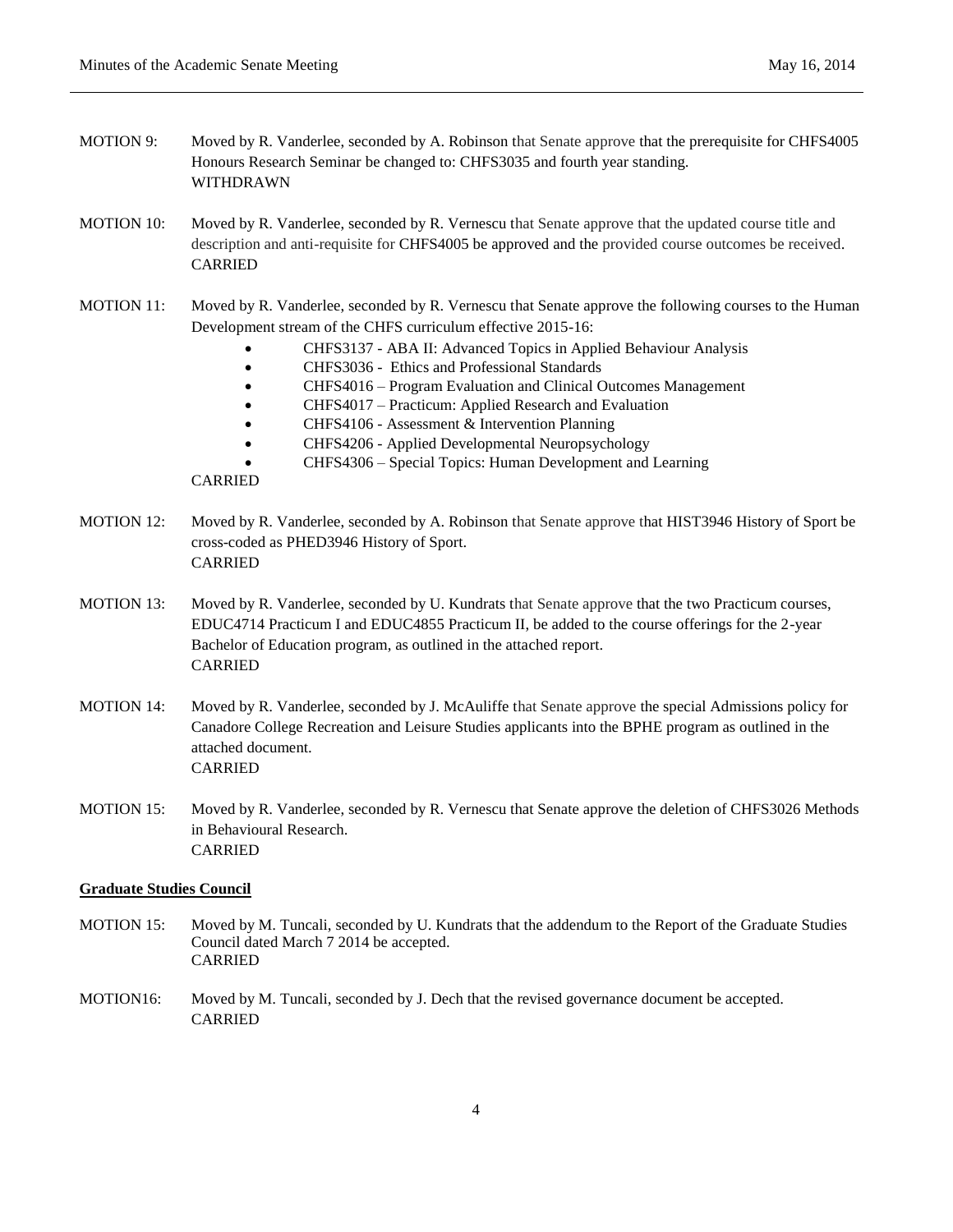#### OTHER BUSINESS

President's Annual Tenure and Promotion Report

### **ELECTIONS**

Elect one faculty senator (tenured or tenure track) chosen from outside the discipline and department to serve on the selection committee for one LTA2 – 3 years position - School of Nursing – RPN to BScN program.

• ACCLAIMED: Senator T. Smith

Elect one faculty senator (tenured or tenure track) chosen from outside the discipline and department to serve on the selection committee for a tenure track position – School of Nursing – Collaborative BScN.

ACCLAIMED: Senator J. Scott

Elect one faculty senator (tenured or tenure track) chosen from outside the discipline and department to serve on the selection committee for a Director of Nursing.

• ACCLAIMED: Senator J. McAuliffe

#### REPORTS FROM OTHER BODIES

#### Board of Governors

The Board of Governors held its annual meeting on Thursday, May 1, 2014. At the meeting, the President reported that Nipissing's strategic mandate agreement (SMA) had been signed on with Deputy Minister, Deborah Newman from MTCU. The President explained that the strategic mandate does not offer budgets or program approvals, but it does wrestle with the issue of graduate programs. It was noted that Nipissing University was approved for additional PhD spaces.

Board members were advised that a revised strategic plan would be made available to them for review and study before the June Board meeting.

The President expressed his appreciation to the Vice-Presidents for their hard work in setting real targets with regard to budget planning. He stated that there must be concrete efforts to return to an era of 0 budgets.

The VPFA commented on several items that had been reported in the recent Liberals budget. Nipissing University has been recognized, along with three other universities, to be given additional funding for Aboriginal teacher education and First Generation. In addition, \$6 million has been made available across the system for students with disabilities. With regard to the cuts to Education and BIUs, the VPFA stated that the impact NU is expecting next year will be spread out over three years. More information needs to be gathered about the interpretation; it could represent  $$2.5 - $5$  million dollars. His remarks reflected what had been proposed in the Liberals budget; the budget was not approved.

The Vice-President, Operations stated that the government had reaffirmed its previous announcement for facilities deferred maintenance with an increase in the government's commitment over a five-year period.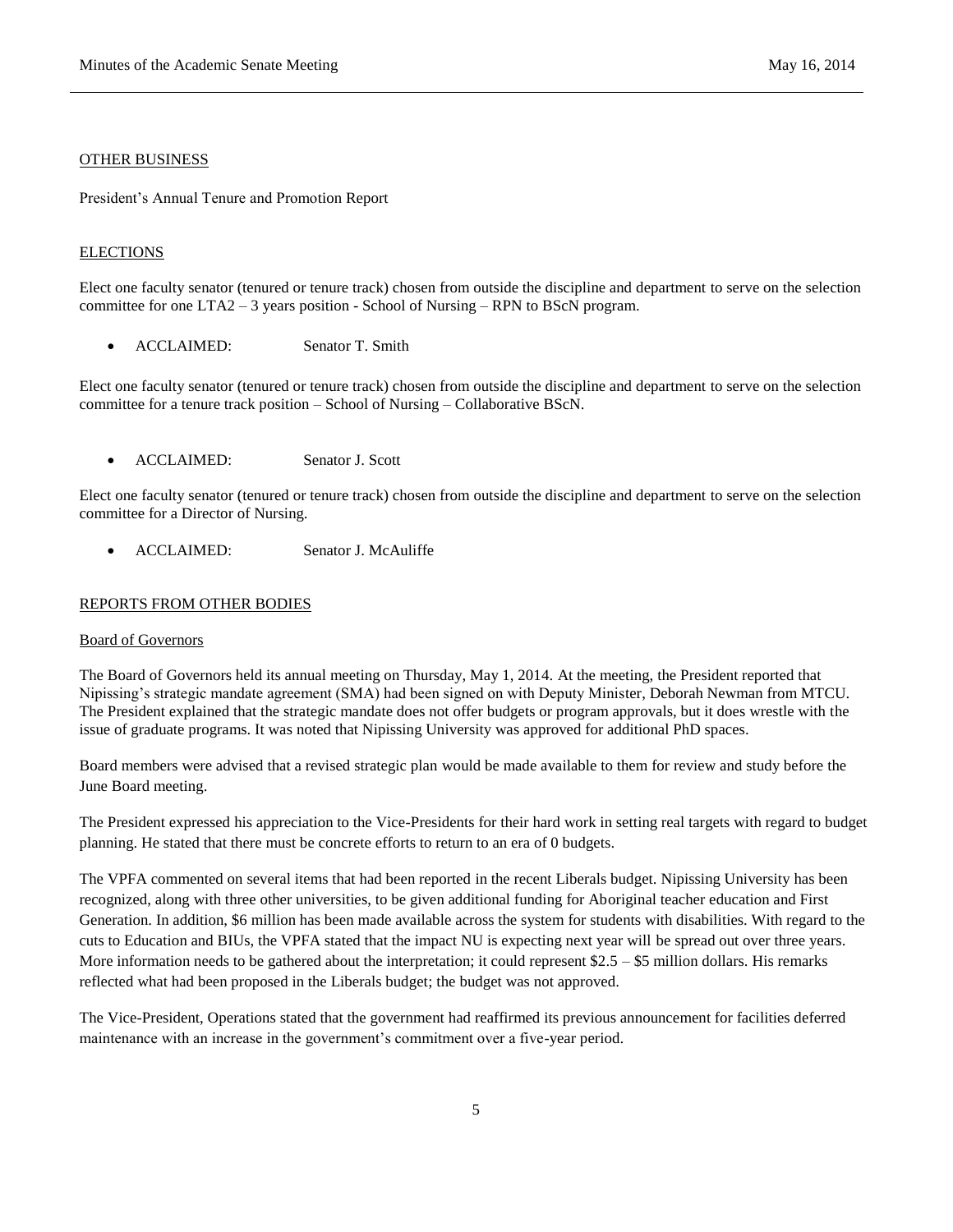The Board approved motions from the Audit & Finance Committee to accept the Nipissing University Ancillary Fees; the Nipissing University Student Union Ancillary Fees and the Protocol Agreement Statement and Guidelines for Compulsory Ancillary Fees.

The Board approved a motion to revise the Bylaws so that the Board Chair could assume responsibility for the role for a maximum period of three years.

The Chair of the Plant and Property Committee reported that plans are progressing with regard to building a new Student Centre; NUSU is working with a local architect.

It was noted that a small committee has been charged with reviewing the Nipissing Act and Amendment to the Act (2001) with a goal to making necessary revisions.

#### Alumni Advisory Board

Senator Feretycki announced that the new President of the board is Mark Webster and he would assume the role of Vice-President Finance. New applications to the Board are currently under review. Other items that are presently under discussion are Homecoming and a review of the alumni awards.

#### NEW BUSINESS

MOTION 17: Moved by J. Barker, seconded by M. Jha that Senate consider receipt of the list of new candidates for Senate positions for the 2014-14 Academic year. CARRIED

R. Breton nominated S. Renhsaw for the one-year vacancy on the Faculty of Arts and Science Senate Senate slate.

ACCLAIMED: S. Renshaw

CARRIED

MOTION 19: Moved by J. Barker, seconded by M. Jha that the slate of new candidates for Faculty of Arts and Science Senators be approved. CARRIED MOTION 20: Moved by J. Barker, seconded by G. Brown that the slate of new candidates for Faculty of Applied and Professional Studies senators be approved. CARRIED MOTION 21: Moved by J. Barker, seconded by G. Brown that the slate of new candidates for the Schulich School of Education senators be approved. CARRIED MOTION 22: Moved by A. Robinson, seconded by Y. Benoit that Senate consider receipt of the Report o Grad Applicants dated the  $15<sup>th</sup>$  of May, 2014. CARRIED MOTION 23: Moved by A. Robinson, seconded by Y. Benoit that Senate receive the Report on Grad Applicants dated the  $15<sup>th</sup>$  of May, 2014.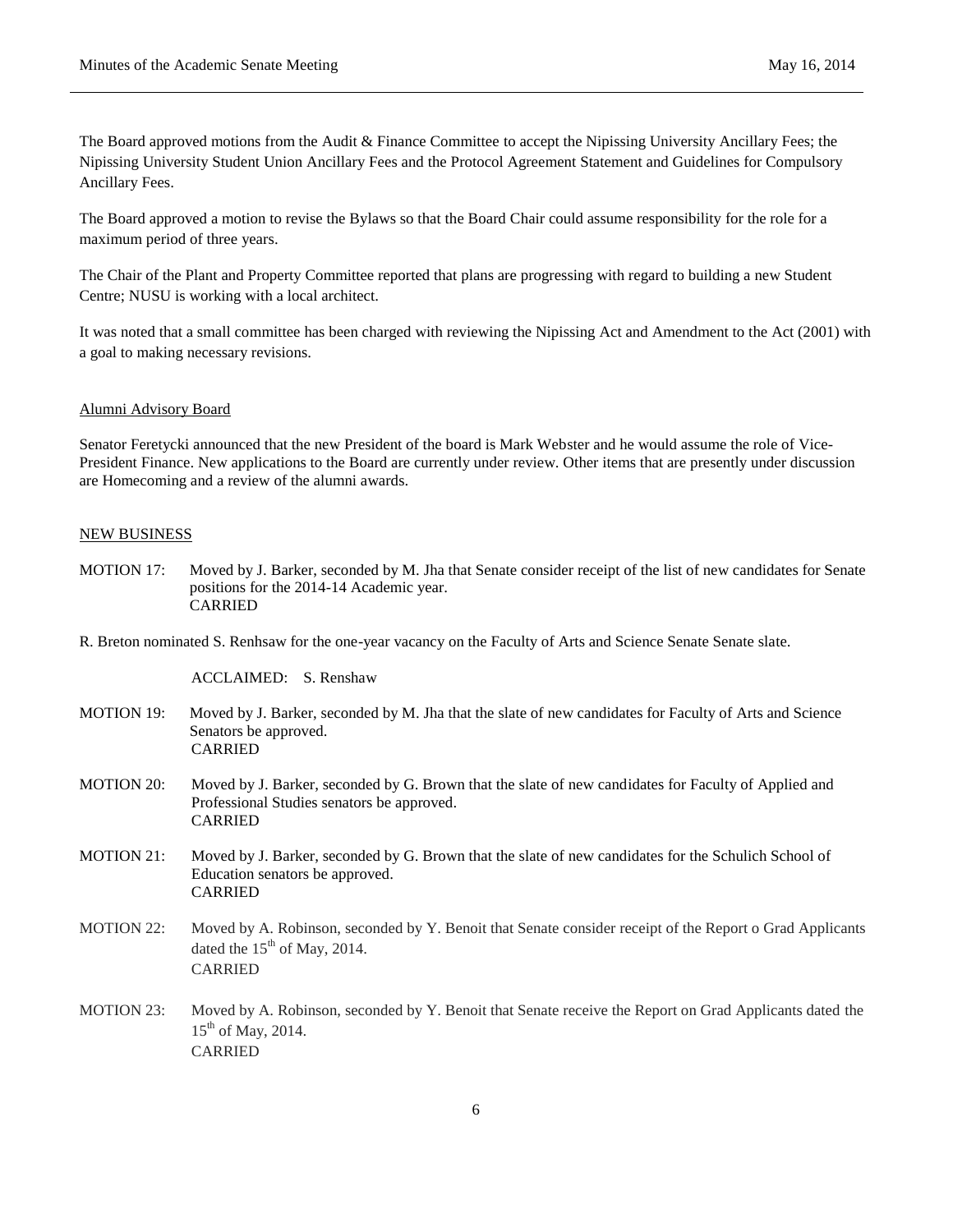MOTION 24: Moved by A. Robinson, seconded by Y. Benoit that the approval to graduate be granted to the students listed in the Report on Grad Applicants dated the  $15<sup>th</sup>$  of May, 2014. CARRIED

## **ANNOUNCEMENTS**

The announcements began with a brief update on enrollment as provided by Senator Robinson, Registrar. She noted that there is a 14% drop in acceptances to date for the North Bay and Muskoka campuses. There are small increases in Science, Business, Physical and Health Education and Criminal Justice. Ontario high school students are required to make a final acceptance decision by June 2. Senator Robinson added that a more definitive outlook should be known by June 5 or 6.

#### President

The President noted that with the election writ being dropped, a number of initiatives outlined in the 2014 budget will not be addressed at this time. These include improvements in facilities/deferred maintenance, Aboriginal Education and initiatives for Ontarians with disabilities.

Convocations plans are going ahead with full speed and the final list of honorary degree candidates have been confirmed. They include: Frances Lankin; Giles Blunt; Muriel Sawyer; Rush; Dr. Mary Ferguson-Pare; Dr. Donald Weaver; and Ron Jamieson. He encouraged faculty to attend these ceremonies as it is important for the university to show support to its graduates.

The President indicated that the President of COU, Bonnie Patterson, spent the previous day on Campus speaking with several people. She visited the campus to talk about the challenges of regional institutions. Ms. Patterson acknowledged that most universities are facing the same pressures.

## Vice-President Academic and Research

The SMA has been signed by both Nipissing University and MTCU, but the President noted that it is still embargoed. There are no guarantees until after June 12.

The Vice-President Academic and Research announced the MTCU is currently designed a new program approval process.

He also followed up on a request from Senate last fall over the issue of the appointment policy on senior academic administrators. The policy has been revised and will be going to the Board in June. If passed, all senior academic administrators at the rank of Associate Dean or higher for which an earned doctorate is a normal requirement and where a faculty appointment with tenure is expected. A recommendation is also going forward that there is no external member of the Board on the search committees for a Dean. Faculty representation is being modified so that there is one faculty members from a Faculty other than the one for which the Dean is being selected and three tenured faculty members from the Faculty for which the Dean is being selected.

### Student Representative

Senator Benoit from NUSU announced the official results of the Executive group elections**.** They are: President**:** Yannick Benoit; Vice-President External**:** Chris Burke; Vice-President Internal**:** Ian Hall; Vice-President Student Life**:** Christopher Piekarski; and Vice-President Satellite**:** Ruth Cortez.